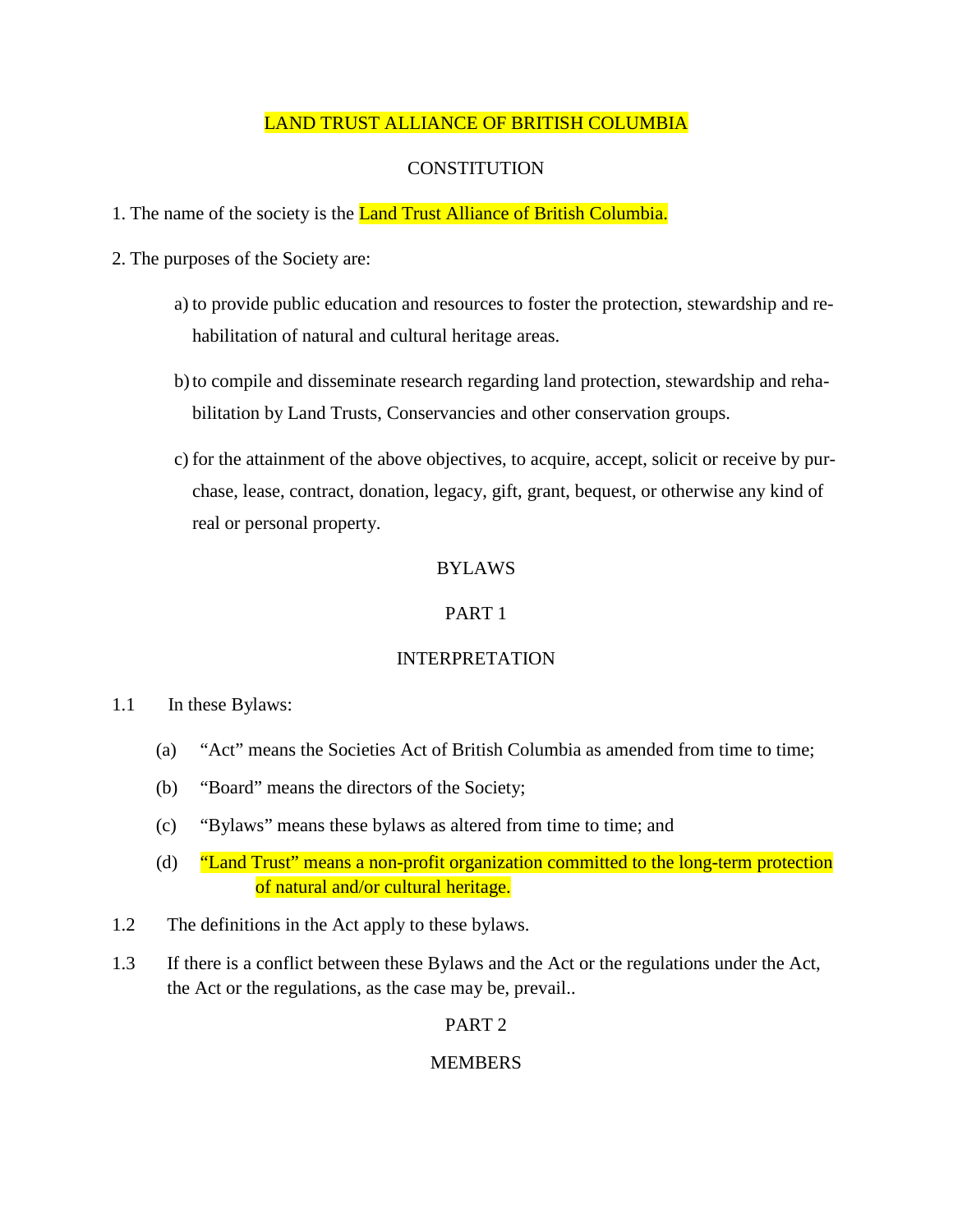- 2.2 A person may apply to the Board for membership in the Society, and the person becomes a member on the Board's acceptance of the application.
- 2.3 Every member must uphold the constitution of the Society and must comply with these Bylaws.
- 2.4 The amount of the annual membership dues, if any, must be determined by the Board.
- 2.5 The Board may establish categories of membership which may be either voting or nonvoting. A voting member must be an organization which acts as a Land Trust within the province of British Columbia. A non-voting member shall have all of the rights of a voting member, including the right to hold office, except the right to speak and vote at a general or special meeting.
- 2.6 A member is not in good standing if the member fails to pay the member's annual membership dues, or any other subscription or debt due and owing by the member to the Society, and the member is not in good standing so long as those dues, subscriptions or debt remain unpaid.
- 2.7 A voting member who is not in good standing
	- (a) may not vote at a general meeting, and
	- (b) is deemed not to be a voting member for the purpose of consenting to a resolution of the voting members.
- 2.8 A person's membership in the Society is terminated if the person is not in good standing for 2 consecutive months.

## GENERAL MEETINGS OF MEMBERS

- 3.1 A general meeting must be held at the time and place the Board determines.
- 3.2 At a general meeting, the following business is ordinary business:
	- (a) adoption of rules of order;
	- (b) consideration of any financial statements of the Society presented to the meeting;
	- (c) consideration of the reports, if any, of the directors or auditor;
	- (d) election or appointment of directors;
	- (e) appointment of an auditor, if any;
	- (f) business arising out of a report of the directors not requiring the passing of a special resolution.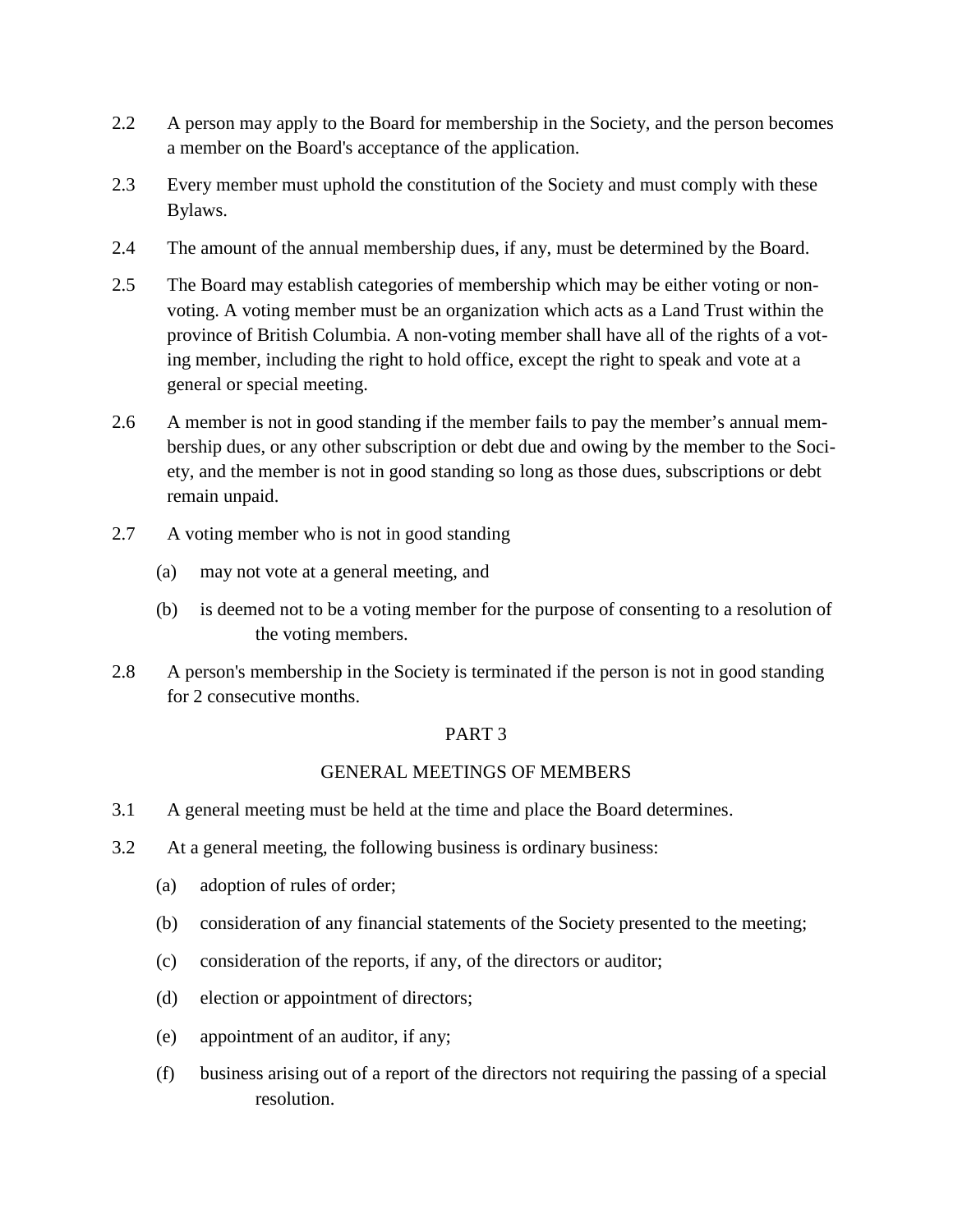- 3.3 A notice of a general meeting must state the nature of any business, other than ordinary business, to be transacted at the meeting in sufficient detail to permit a member receiving the notice to form a reasoned judgment concerning that business.
- 3.4 The following individual is entitled to preside as the chair of a general meeting:
	- (a) the individual, if any, appointed by the Board to preside as the chair;
	- (b) if the Board has not appointed an individual to preside as the chair or the individual appointed by the Board is unable to preside as the chair, one of the other directors present at the meeting.
- 3.5 If there is no individual entitled under these Bylaws who is able to preside as the chair of a general meeting within 15 minutes from the time set for holding the meeting, the voting members who are present must elect an individual present at the meeting to preside as the chair.
- 3.6 Business, other than the election of the chair of the meeting and the adjournment or termination of the meeting, must not be transacted at a general meeting unless a quorum
- 3.7 A quorum for the transaction of business at a general meeting is 4 members or 10% of voting members, whichever is greater.
- 3.8 If, within 30 minutes from the time set for holding a general meeting, a quorum of voting members is not present,
	- (a) in the case of a meeting convened on the requisition of members, the meeting is terminated, and
	- (b) in any other case, the meeting stands adjourned to the same day in the next week, at the same time and place, and if, at the continuation of the adjourned meeting, a quorum is not present within 30 minutes from the time set for holding the continuation of the adjourned meeting, the voting members who are present constitute a quorum for that meeting.
- 3.9 If, at any time during a general meeting, there ceases to be a quorum of voting members present, business then in progress must be suspended until there is a quorum present or until the meeting is adjourned or terminated.
- 3.10 The chair of a general meeting may, or, if so directed by the voting members at the meeting, must, adjourn the meeting from time to time and from place to place, but no business may be transacted at the continuation of the adjourned meeting other than business left unfinished at the adjourned meeting.
- 3.11 It is not necessary to give notice of a continuation of an adjourned general meeting or of the business to be transacted at a continuation of an adjourned general meeting except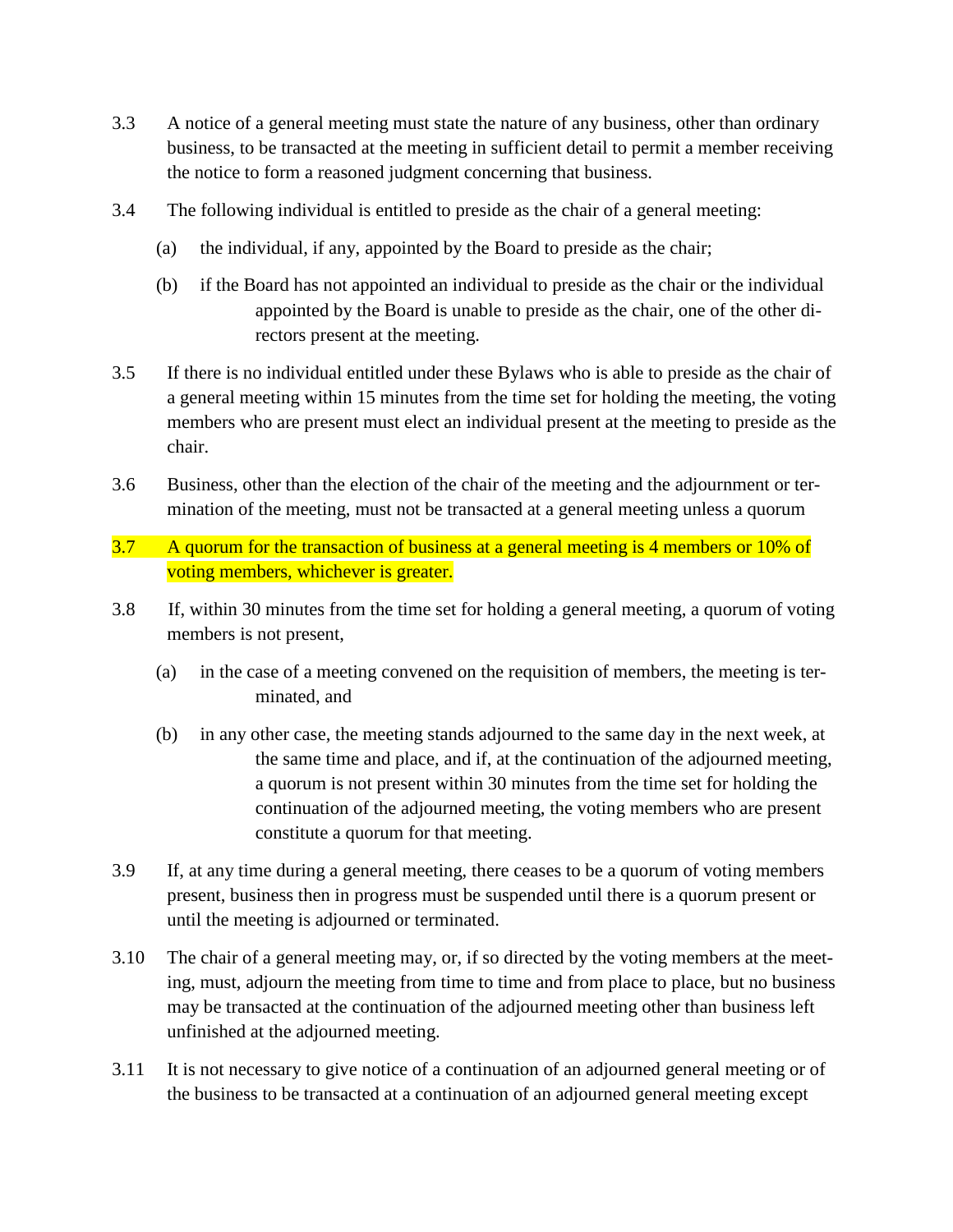that, when a general meeting is adjourned for 30 days or more, notice of the continuation of the adjourned meeting must be given.

- 3.12 The order of business at a general meeting is as follows:
	- (a) elect an individual to chair the meeting, if necessary;
	- (b) determine that there is a quorum;
	- (c) approve the agenda;
	- (d) approve the minutes from the last general meeting;
	- (e) deal with unfinished business from the last general meeting;
	- (f) if the meeting is an annual general meeting,
		- (i) receive the directors' report on the financial statements of the Society for the previous financial year, and the auditor's report, if any, on those statements,
		- (ii) receive any other reports of directors' activities and decisions since the previous annual general meeting,
		- (iii) elect or appoint directors, and
		- (iv) appoint an auditor, if any;
	- (g) deal with new business, including any matters about which notice has been given to the members in the notice of meeting;
	- (h) terminate the meeting.
- 3.13 In case of an equality of votes the chairperson shall not have a casting or second vote in addition to the vote to which he may be entitled as a member and the proposed resolution shall not pass.
- 3.14 A voting member in good standing present at a meeting of members is entitled to one vote.
- 3.15 Voting is by show of hands, unless the members decide otherwise.
- 3.16 Members must duly elect or appoint an authorized representative who is entitled to speak and vote, and in all other respects exercise the rights of a member, and that representative must be considered as a member for all purposes with respect to a meeting of the society.
- 3.17 The authorized representative must be elected by the public membership of the member and a motion must be submitted to the Society in this regard. Should the member not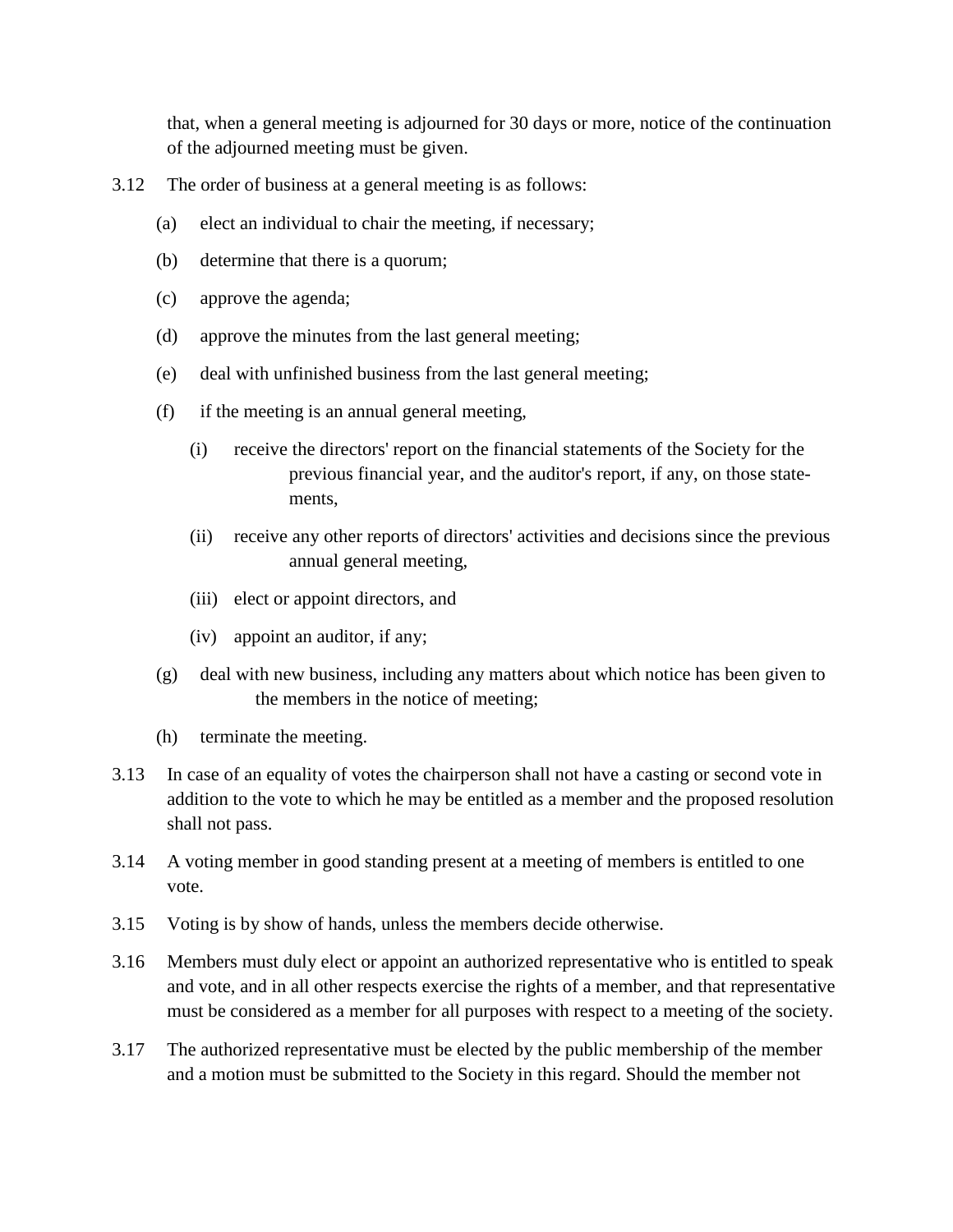have a membership base, the authorized representative must be elected by that members' board of directors or governing body with the motion submitted to the Society.

- 3.18 At a general meeting, voting must be by a show of hands, an oral vote or another method that adequately discloses the intention of the voting members, except that if, before or after such a vote, 2 or more voting members request a secret ballot or a secret ballot is directed by the chair of the meeting, voting must be by a secret ballot.
- 3.19 The chair of a general meeting must announce the outcome of each vote and that outcome must be recorded in the minutes of the meeting.
- 3.20 A matter to be decided at a general meeting must be decided by ordinary resolution unless the matter is required by the Act or these Bylaws to be decided by special resolution or by another resolution having a higher voting threshold than the threshold for an ordinary resolution.

## PART 4

### DIRECTORS

- 4.1 The Society must have no fewer than 5 and no more than 11 directors.
- 4.2 The directors shall serve a 2 year term. No director may serve more than 3 consecutive terms. At the first annual general meeting, 1/2 of the directors will be elected for a 2 year term and the remaining 1/2 will be elected for a 1 year term.
- 4.3 At each annual general meeting, the voting members entitled to vote for the election or appointment of directors must elect or appoint the Board.
- 4.4 The Board may, at any time, appoint a director to fill a vacancy that arises on the Board as a result of the resignation, death or incapacity of a director during the director's term of office.
- 4.5 A director appointed by the Board to fill a vacancy ceases to be a director at the end of the unexpired portion of the term of office of the individual whose departure from office created the vacancy.
- 4.6 Directors must retire from office at each general meeting which coincides with the end of the term they were elected for.
- 4.7 Directors must be members in good standing of the society.
- 4.8 All directors shall be elected in a single ballot.
- 4.9 An election may be by acclimation; otherwise it shall be by ballot.
- 4.10 If no successor is elected and the result leaves less than 5 directors, the person previously elected or appointed continues to hold office.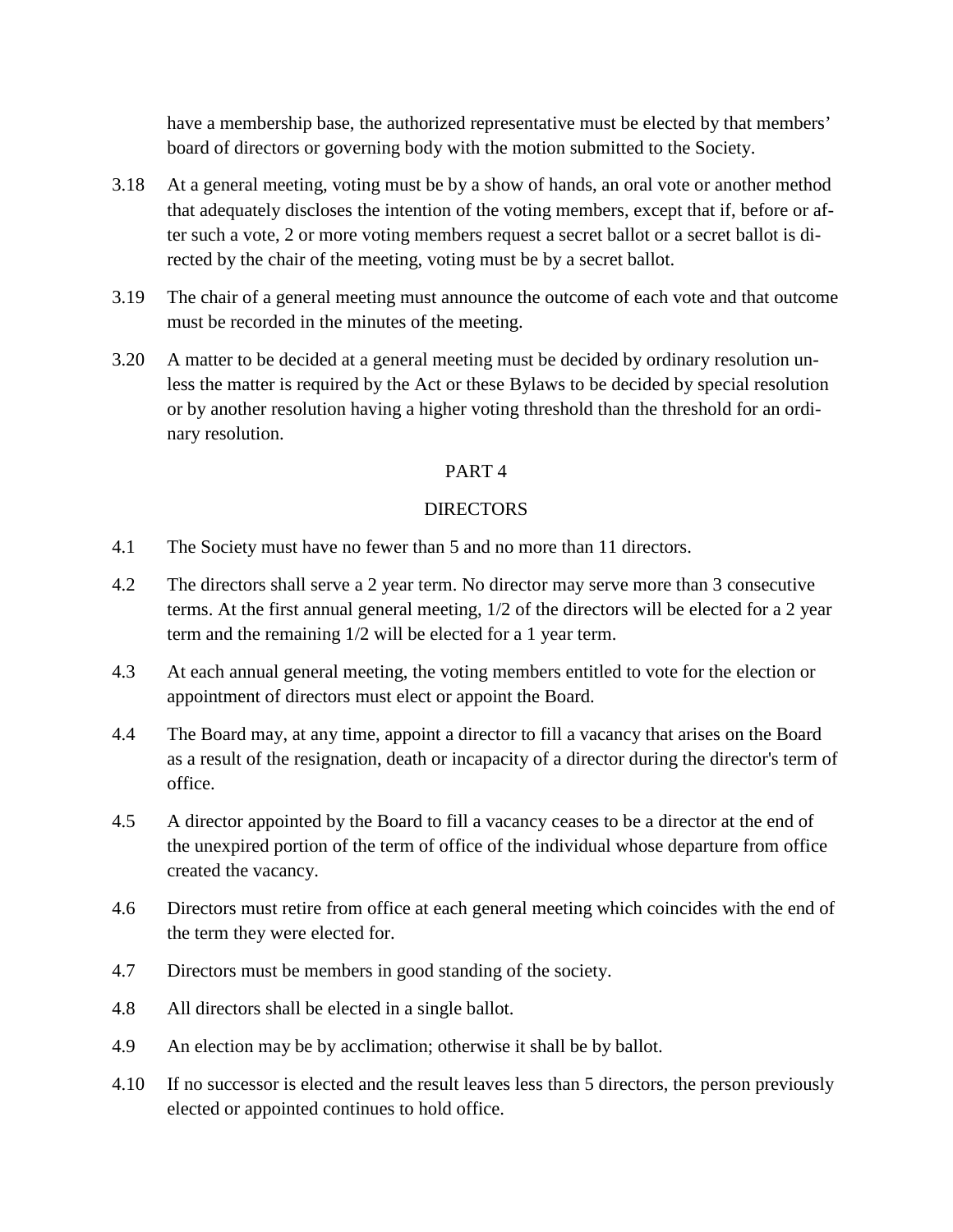### DIRECTORS' MEETINGS

- 5.1 A directors' meeting may be called by the president or by any 2 other directors.
- 5.2 At least 2 days' notice of a directors' meeting must be given unless all the directors agree to a shorter notice period.
- 5.3 The accidental omission to give notice of a directors' meeting to a director, or the nonreceipt of a notice by a director, does not invalidate proceedings at the meeting.
- 5.4 The directors may regulate their meetings and proceedings as they think fit.
- 5.5 The quorum for the transaction of business at a directors' meeting is a majority of the directors.

#### PART 6

#### BOARD POSITIONS

- 6.1 The directors must elect two of their numbers to be Co-Chairs, and one of their number to be Vice-Chair, Secretary and Treasurer respectively.
- 6.2 Directors who are elected or appointed to positions on the Board in addition to the positions described in these Bylaws are elected or appointed as directors at large.
- 6.3 The Co-Chairs are the chair of the Board and are responsible for supervising the other directors in the execution of their duties.
- 6.4 The Vice-Chair is responsible for carrying out the duties of the chair if the Co-Chairs are unable to act.
- 6.5 The secretary is responsible for doing, or making the necessary arrangements for, the following:
	- (a) issuing notices of general meetings and directors' meetings;
	- (b) taking minutes of general meetings and directors' meetings;
	- (c) keeping the records of the Society in accordance with the Act;
	- (d) conducting the correspondence of the Board;
	- (e) filing the annual report of the Society and making any other filings with the registrar under the Act.
- 6.6 In the absence of the secretary from a meeting, the Board must appoint another individual to act as secretary at the meeting.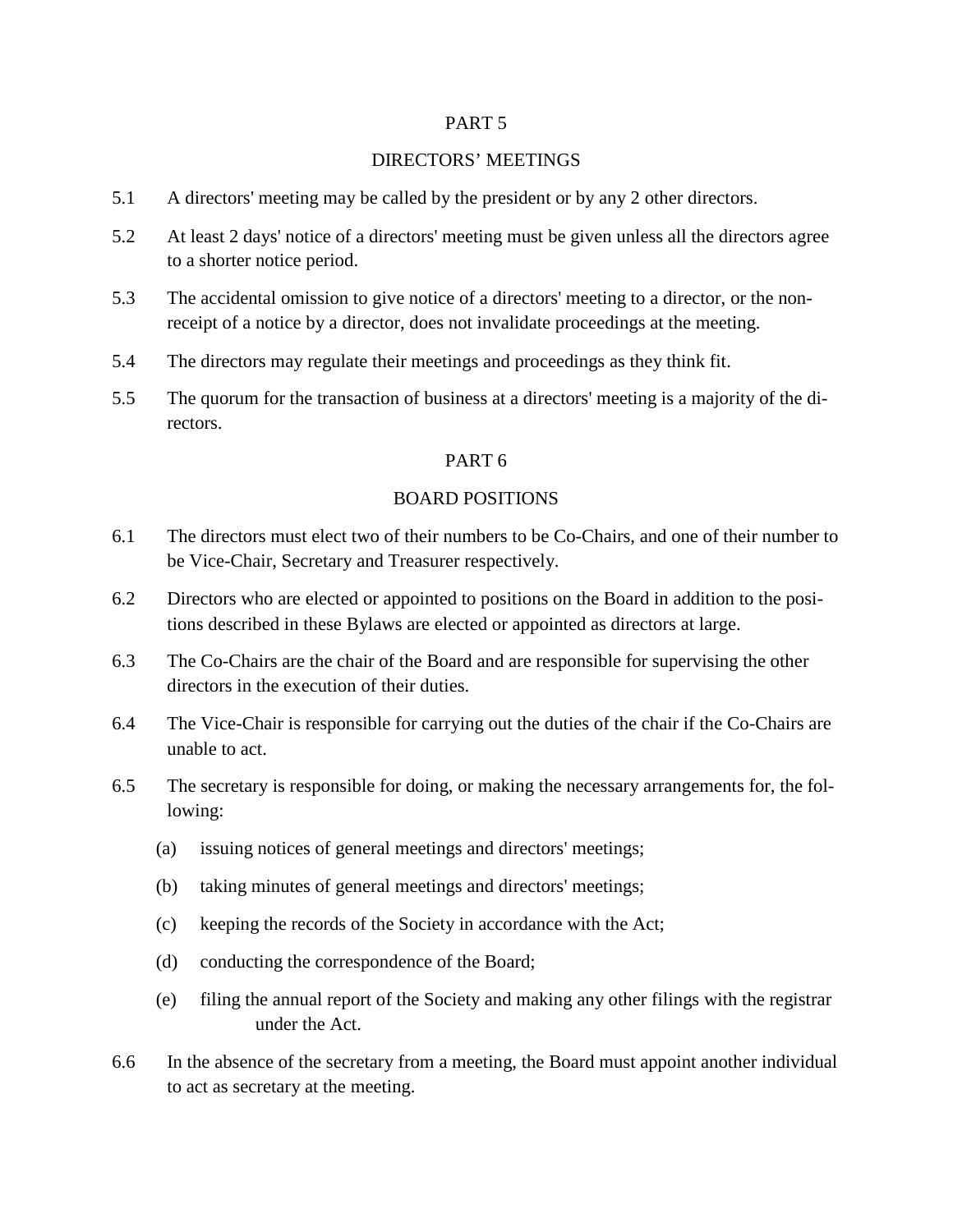- 6.7 The treasurer is responsible for doing, or making the necessary arrangements for, the following:
	- (a) receiving and banking monies collected from the members or other sources;
	- (b) keeping accounting records in respect of the Society's financial transactions;
	- (c) preparing the Society's financial statements;
	- (d) making the Society's filings respecting taxes.

### REMUNERATION OF DIRECTORS AND SIGNING AUTHORITY

- 7.1 These Bylaws do not permit the Society to pay to a Director remuneration for being a director, but the Society may, subject to the Act, pay remuneration to a director for services provided by the director to the Society in another capacity.
- 7.2 Signing Officers shall be the Executive Director and at least two to a maximum of four board Members in good standing and one must be a Co-Chair and/or Treasurer.

### PART 8

### BORROWING

- 8.1 In order to carry out the purposes of the society the directors may, on behalf of and in the name of the society, raise or secure the payment or repayment of money in the manner they decide, and, in particular but without limiting that power, by the issue of debentures.
- 8.2 A debenture must not be issued nor may any property of the society be mortgaged or similarly encumbered without the authorization of a special resolution.
- 8.3 The members may, by special resolution, restrict the borrowing powers of the directors, but a restriction imposed expires at the next annual general meeting.

### PART 9

### GENERAL

9.1 Each and every Bylaw contained herein is subject to the provisions of the Income Tax Act (Canada) and amendments thereto. The Board or the Members must not cause the Society to do anything which is in contravention of the Income Tax Act and must not cause the Society to do any act or thing which would cause the Society to cease to qualify as a registered charity under the Income Tax Act.